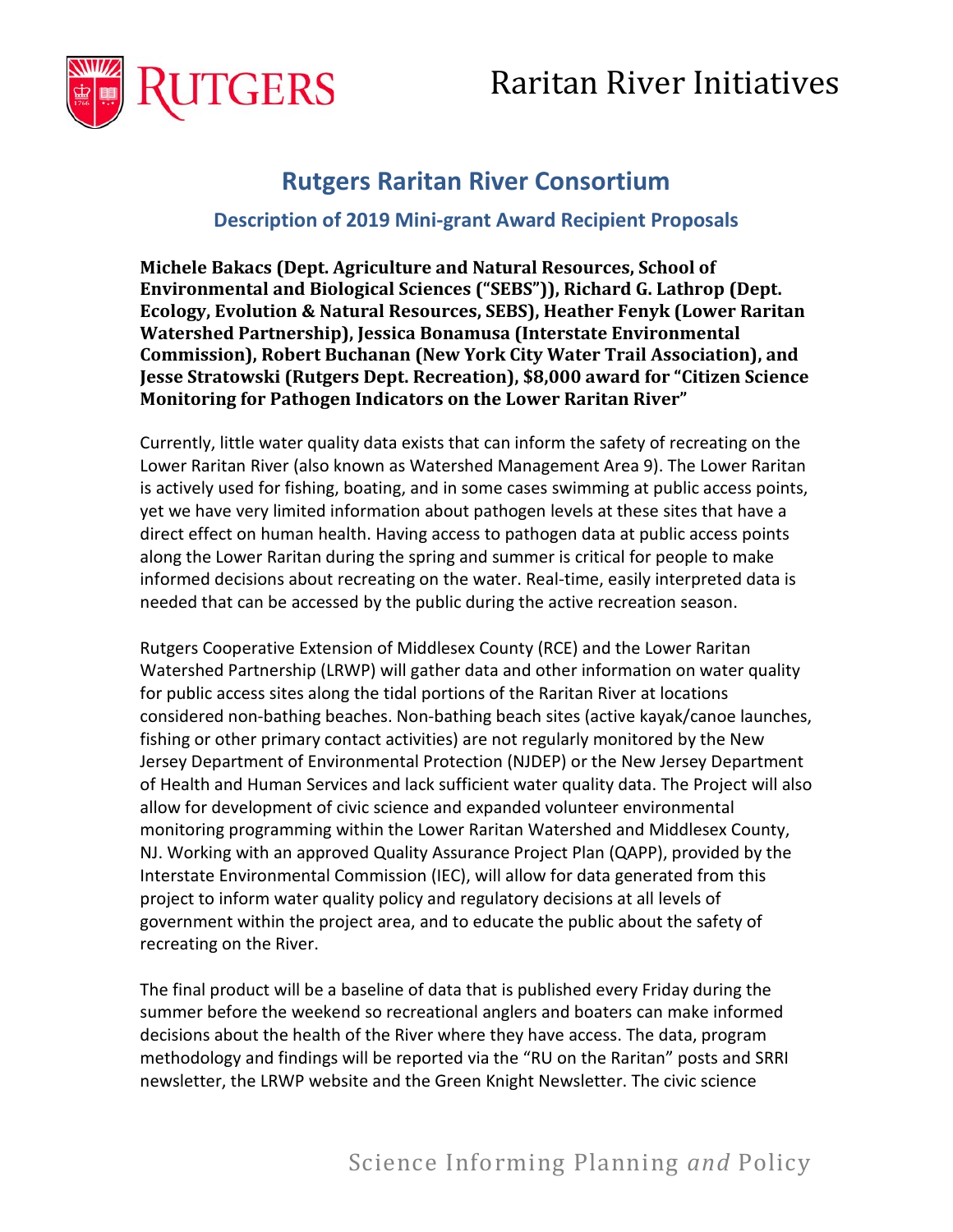bacteria monitoring program will be published in peer reviewed Extension journals such as the Journal of Extension- https://joe.org/ and at regional and national conferences such as the New Jersey Watershed Conference, The Sustainable Raritan River Conference, and the National Association of Natural Resources Extension Professionals (ANREP) 2020 biannual conference- www.anrep.org.

## **Robert Chant, Travis Miles, Nicholas Beaird (all of Dept. Marine & Coastal Sciences, SEBS), and Ruo-Qian Want (Dept. Civil and Environmental Engineering, School of Engineering (SOE)), \$8,000 award for "Synthesizing bathymetric and topographic data in the Raritan River basin towards development of hydrodynamic model "**

Hydrodynamic and storm surge models are essential tools to investigate and understand the circulation, vulnerability to extreme precipitation and surge events, fate of pollutants, and overall water quality in the Raritan River and Bay. To develop these models requires an accurate discretization of both the bathymetry of the river and the topography of the surrounding land. While several data sets exist, such as FEMA charts, NOAA soundings, USGS topographic maps and LIDAR data of the shoreline -- significant work is required to fuse these data into a single topographic data set suitable for incorporation into a hydrodynamic/storm surge model of the region. Moreover, examination of NOAA's 30m resolution of the River's bathymetry reveals a poor representation of the main stem of the tidal river and does not extend to the Head of Tide.

The goal of this effort would be 1) Synthesize existing bathymetric and topographic data to produce a single gridded data set of the Raritan that can be used for future model development. 2) Identify data gaps to be filled with targeted side-scan sonar surveys of the river. 3) Develop software to process side-scan data to be disseminated to educational efforts. We anticipate that side-scan surveys will be conducted as part of field components of the Ocean Modeling and Data Analysis class, the newly developed Masters in Integrated Ocean Observing, and incorporated into other educational units across the university. The students in these courses will directly benefit from the processing software developed in topic 3.

The final product would be 1) A digitized bathymetric/topographic data set of the Raritan River and its surrounding water shed. 2) Identify data gaps that would target future side-scan surveys of the Bay 3) development of software to process side-scan sonar data suitable to be disseminated to students in Ocean Modeling and Data Analysis and the Integrated Ocean Observing Class.

**Keith R. Cooper (Dept. Biochemistry and Microbiology, SEBS) and Gina Moreno (Dept. Environmental Sciences, SEBS), \$7,950 award for "Quantifying the presence and abundance of freshwater and euryhaline bivavles in the Raritan River"**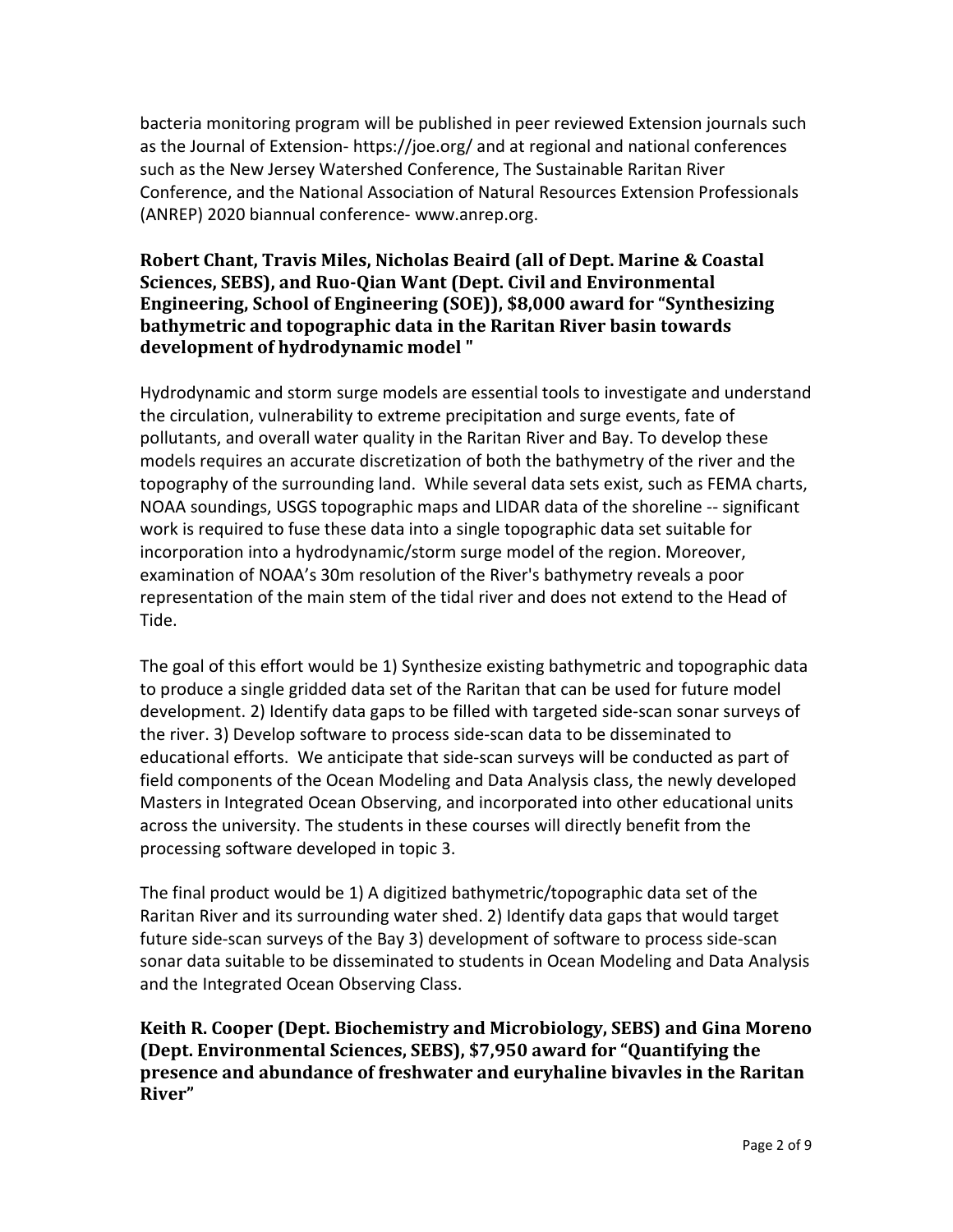There is virtually no current information on the density and or the species of bivalve mollusks present in the watershed of the Raritan River basin. This will serve as a baseline study to identify what bivalves are present and at what densities. Bivalves serve a vital function in the ecosystem.

The first goal is to carry out bank surveys from Bound Brook to the mouth of the Raritan River by counting and identifying specific species. The second goal is to run transects where there are indications of bivalves from shoreline surveys to establish the density.

The students will be required to writeup their results and present their findings at a regional scientific meeting. This will serve as a baseline study but will form the basis for future studies examining trends in the river concerning bivalve populations.

#### **Katherine Dawson (Dept. Environmental Sciences, SEBS) and Philip Sontag (Rutgers Center for Advanced Infrastructure and Technology), \$8,000 award for "Influence of biogeochemistry on toxic metal availability in iron-replete New Jersey sediment: Development of point-of-use trace metal sensor with integrated sediment microbial community and geochemical measurements"**

Toxic divalent trace metals (Copper (Cu), Nickel (Ni), lead (Pb)) dissolved in the water column of the Raritan River have been measured at comparable levels to the Upper and Lower New York Bay and particulate forms are found to be highly correlated with iron (Fe) particulates within the river estuary. Although strong relationships exist between Fe concentrations and trace metals, the biogeochemistry governing the release and transport of Fe and associated toxic, heavy metals in the Raritan is not understood.

This project seeks to understand the biogeochemical cycles of trace metal availability in the Fe rich sediment of the Raritan River. Work will focus on how the microbial diversity and metabolic activity govern the partitioning of toxic trace metals into oxidized Fe (Fe3+) and sulfide chemical fractions. Metal availability will be verified by sequential extraction, traditional laboratory analysis, and geochemical modeling software. Microbial community diversity will be assessed through amplicon sequencing of the 16S rRNA and various functional genes. Following pre-treatment of sediment organic matter with hydrolytic exoenzymes, to reduce organic material complexity, laboratory based incubations will be used to enhance understanding of organic matter (OM) cycling in Raritan River sediments and its impact on the release of toxic trace metals and Fe into the water column.

Results from this study will contribute to the understanding of trace metal sources, bioavailability, and biogeochemical cycling in the Raritan River and Bay. Data generated from this study will include trace metal concentrations, sediment microbial community composition, and metabolic data associated with OM breakdown in exoenzyme digest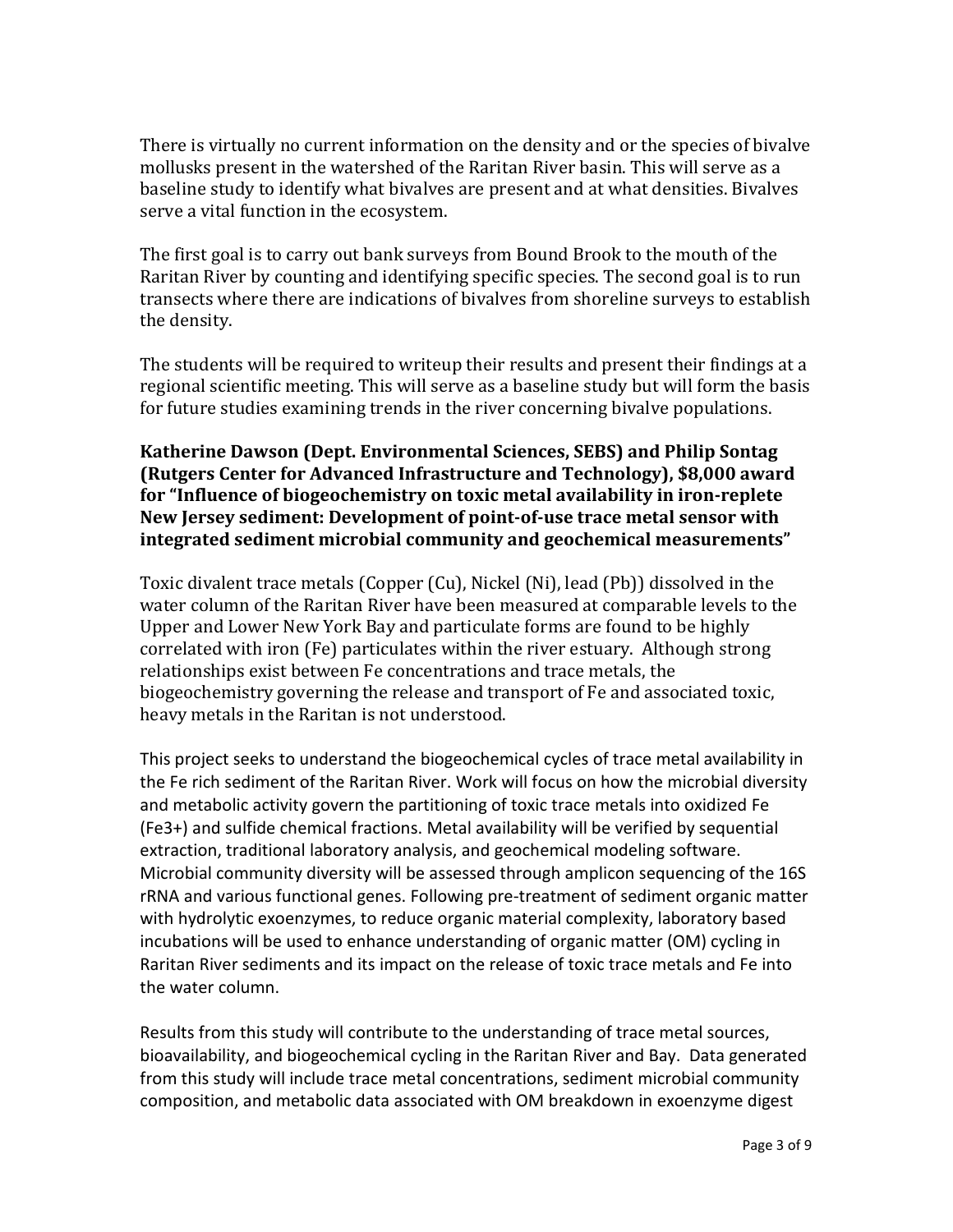enrichments. The integration of trace metal sensor development and measurements with geochemical and microbial community data will lead to one or more publications in Environmental Science and Technology, Frontiers in Environmental Sciences, or Applied and Environmental Microbiology.

#### **Nicole Fahrenfeld (Dept. Civil & Environmental Engineering, SOE) and Christopher Vinnard (Public Health Research Institute, NJ Medical School), \$7,850 award for "Opportunistic pathogens in the Raritan and the homes of people drinking the river"**

The burden of non-tuberculosis mycobacterium (NTM) infections on the US healthcare systems is estimated to cost \$815 million annually. NTM causes chronic lung infections most commonly in older, immunocompromised, and cystic fibrosis patients. NTM infections may be established through inhalation of aerosolized droplets containing NTM or ingestion with subsequent aspiration of NTM-contaminated water. NTM have a niche in surface water and due to cellular impermeability are 100 times more resistant to disinfectants than E. coli, upon which drinking water regulatory standards are based. Thus, NTM can by-pass drinking water treatment and have been shown to proliferate in household plumbing biofilms after chlorine-sensitive competitors have been inactivated. The burden of NTM in NJ waters is unknown. Few surveys for the opportunistic pathogen NTM have been performed in surface water and none in NJ. However, insurance data indicated that clusters of NTM disease are present in NJ including in areas where the source of drinking water includes the Raritan. A comprehensive framework to address the rising challenge of NTM disease must include communitybased environmental assessments. A cluster of doctors and scientists have formed at Rutgers Medical School, Public Health Research Institute, and Rutgers School of Engineering to address the NTM cluster in NJ through engineering, epidemiological, and clinical studies. Our team currently has a small seed grant from NJ Department of Health (\$12,785) to study the prevalence of NTM in private wells (the DOH funding is restricted to studying private wells) but we have noted that everyone in our patient cohort recruitment thus far has had public water supply. The R3C funding would be an ideal opportunity to expand our study to surface water and citizens drinking the Raritan, taking advantage of the fact that we already have methods and IRB approval in place (meaning an amendment is all that would be needed to recruit more participants). Thus, this support would allow us to understand better the sources of NTM in NJ toward protecting public health.

The aims of this work are to screen both the Raritan and treated water in the homes of consumers drinking treated water from the Raritan to determine the prevalence of NTM in both the source water and premise plumbing biofilm. The microbiome for select samples with and without NTM will be determined to provide insight into the conditions allowing for NTM proliferation. To achieve these aims, biofilm samples will be collected from the homes of a cohort of NTM patients (if available) and the general public volunteers that use the Raritan as their drinking water source. Data will also be collected on the factors expected to promote the growth of opportunistic pathogens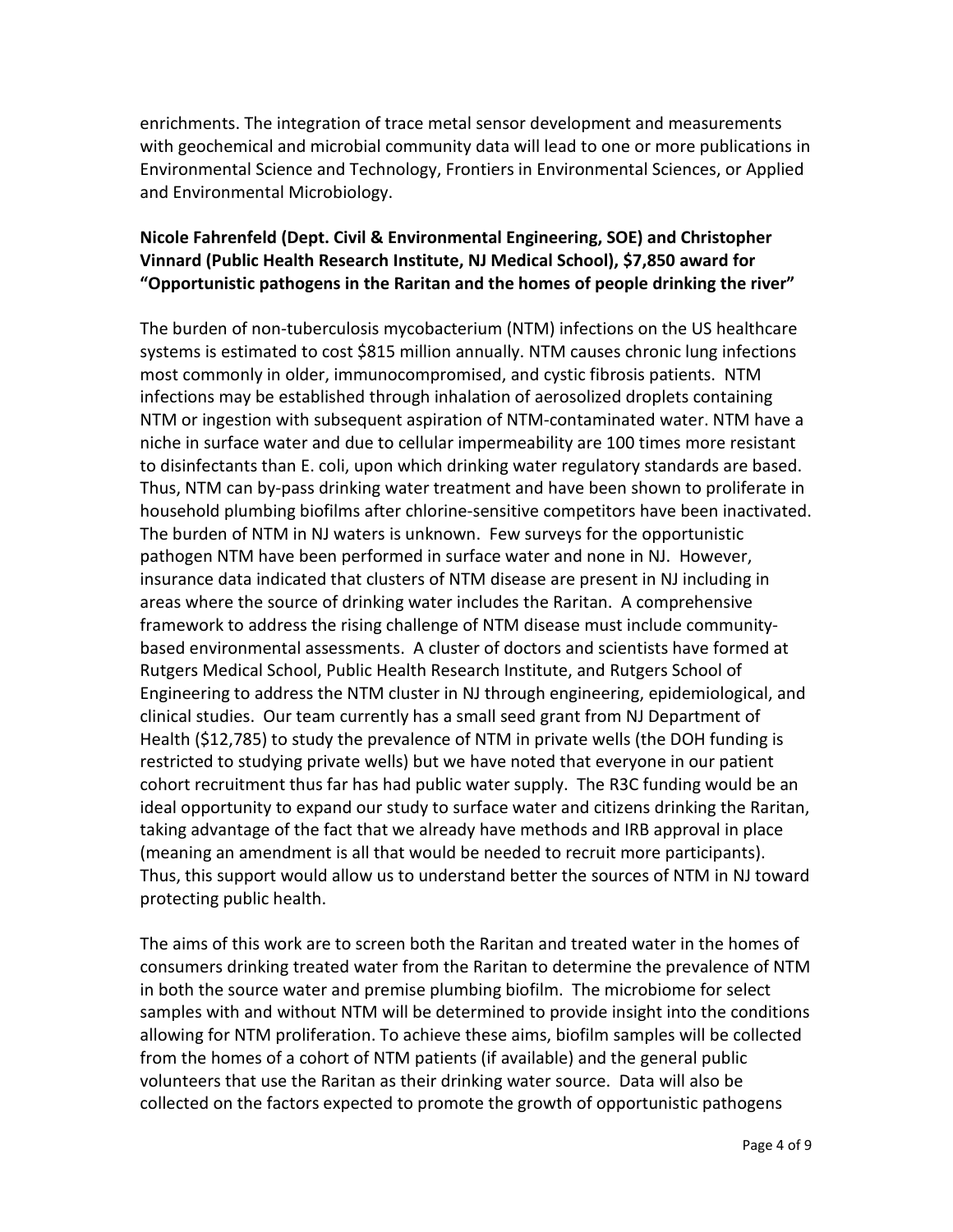(i.e., the premise plumbing pipe material, water heater temperature). Samples will be collected from the Raritan River and D&R canal near drinking water intakes for the water treatment plants serving the community on a biweekly basis to establish the natural prevalence of Mycobacterium and NTM in the basin. A total of up to 86 samples are proposed (biofilm: 50 homes + water: 3 sites  $\times$  6 months  $\times$  2 times a month). The results will provide insight into the prevalence waterborne pathogen NTM in NJ and serve as preliminary data for a larger multi-pronged epidemiological study of NTM in NJ that represents an interdisciplinary collaboration between faculty in Rutgers Civil & Environmental Engineering and NJ Medical School.

# **Thomas Grothues (Dept. Marine & Coastal Sciences, SEBS) and Isabelle Stinnette (NY-NJ Harbor & Estuary Program), \$8,000 award for "Aquatic Connectivity and Climate-Ready Streams Assessment"**

Aquatic connectivity of fish and other organisms along and among streams has been studied in the Raritan watershed with respect to dams, however, the effectiveness of fish passage at road-stream crossings, such as culverts, has not been assessed. In many areas, the size and condition of the culvert or crossing structure has not been inventoried and thus data is lacking to adequately produce hydraulic models related to connectivity for these small tributaries.

This project will, 1) Utilize a popular protocol to assess crossing structures in one subwatershed of the Raritan River for aquatic connectivity. The scores produced by this protocol allow for an assessment of prioritization for restoration of problematic roadstream crossing structures. 2) Provide data on culvert size, material and condition for hydraulic models, and 3) Train 2 teams of 3 each Rutgers students to be Observers in the assessment protocol developed by the North Atlantic Aquatic Connectivity Consortium (NAACC).

Following the assessments, project partners will review the assessment data, hydraulic capacity modeling and other observations to make recommendations (as needed) for restoration of any road-stream crossings in the subwatershed. HEP will create a sharable fact-sheet about the subwatershed upon completion. Students will have access to all data to present.

**Julie Lockwood (Dept. Evolution and Natural Resources, SEBS) and Olaf Jensen (Dept. Marine & Coastal Sciences, SEBS), \$8,000 award for "Development of an environmental DNA (eDNA) assay for monitoring the recovery of river herring in the Raritan River watershed"**

Mid-Atlantic populations of river herring (*Alosa pseudoharengus*, alewife, and *A. aestivalis*, blueback herring) have declined precipitously in recent years. River herring are now listed as "Species of Special Concern" by the National Marine Fisheries Service. With over 1,700 dams in New Jersey, barriers to spawning migration are one of the most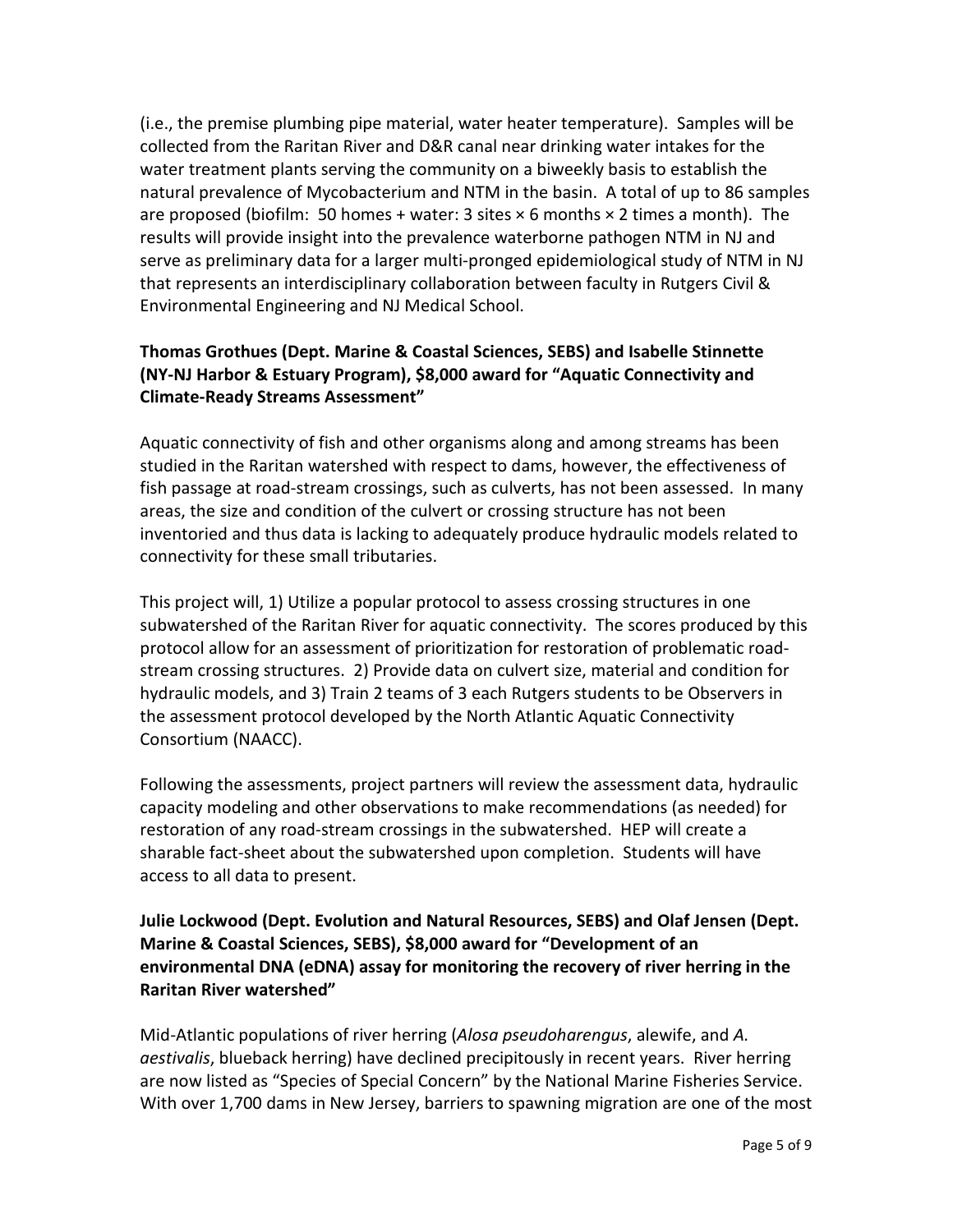important impediments to restoration of river herring populations in this state. Over the past seven years, four major dams have been removed within the Raritan River watershed with the goal of improving fish passage and restoring freshwater spawning habitat for river herring. Three major mainstem Raritan River dams were removed in three years: the Calco dam in 2011; the Roberts Street dam in 2012; and the Nevius Street dam in 2013. An additional dam on the Millstone River, a major tributary of the Raritan, was removed in 2017. Given all of the investment in dam removal, the pressing question is: to what extent have anadromous fish utilized the newly available upstream habitat? Dam removal can be an important component of anadromous fish restoration; however, we cannot assume that because a habitat is now physically accessible to anadromous fish it is being used. Thus, there is a clear need to document the effectiveness of dam removal on the use of upstream spawning habitat by threatened anadromous fish such as alewife and blueback herring.

Previously, physical sampling using nets and electrofishing has been the sole methods used to monitor recovery and habitat use of anadromous fish in the newly opened sections of the Raritan. However, physical sampling, with the exception of destructive methods like the piscicide rotenone, is inefficient at detecting species when present at low abundance, which is characteristic of those that are colonizing new locations. Environmental DNA (eDNA) has only recently been developed as a tool for surveying rare fish species, and is already being deployed in a variety of fisheries monitoring programs. The technique is ideally suited to documenting the presence/absence of endangered species within habitats where they are very rare. For example, eDNA is being used to monitor endangered bull trout over large drainages in the Western US. We propose to develop eDNA survey assays for tracking the return of river herring into habitat newly opened via dam removal in the Raritan River watershed.

Our primary goal is to develop and test a refined eDNA assay that can distinguish between these alewife and blueback herring, while also distinguishing between DNA from these two species and other co-occuring Alosine species (e.g., shad). Our previous experience in developing eDNA assays for insects suggests that using ribosomal DNA instead of mitochondrial DNA (the typical target of eDNA assays) will accomplish this goal, but it has not been tested for use in fish. Thus, the funds provided here allow us to explore this novel approach to developing eDNA assays for fish that can significantly expand the use of such a tool within fisheries restoration and management, while also allowing us to finalize a fundamental step toward using eDNA surveys to asses the success of dam removal on recovering river herring populations.

Establishing the feasibility, specificity, and sensitivity of our assay is a key first step to deploying a full-scale field survey across the watershed. Thus, these funds support research outputs that we can use to leverage full funding support from NJ DEP and/or NOAA for watershed-wide surveys next summer.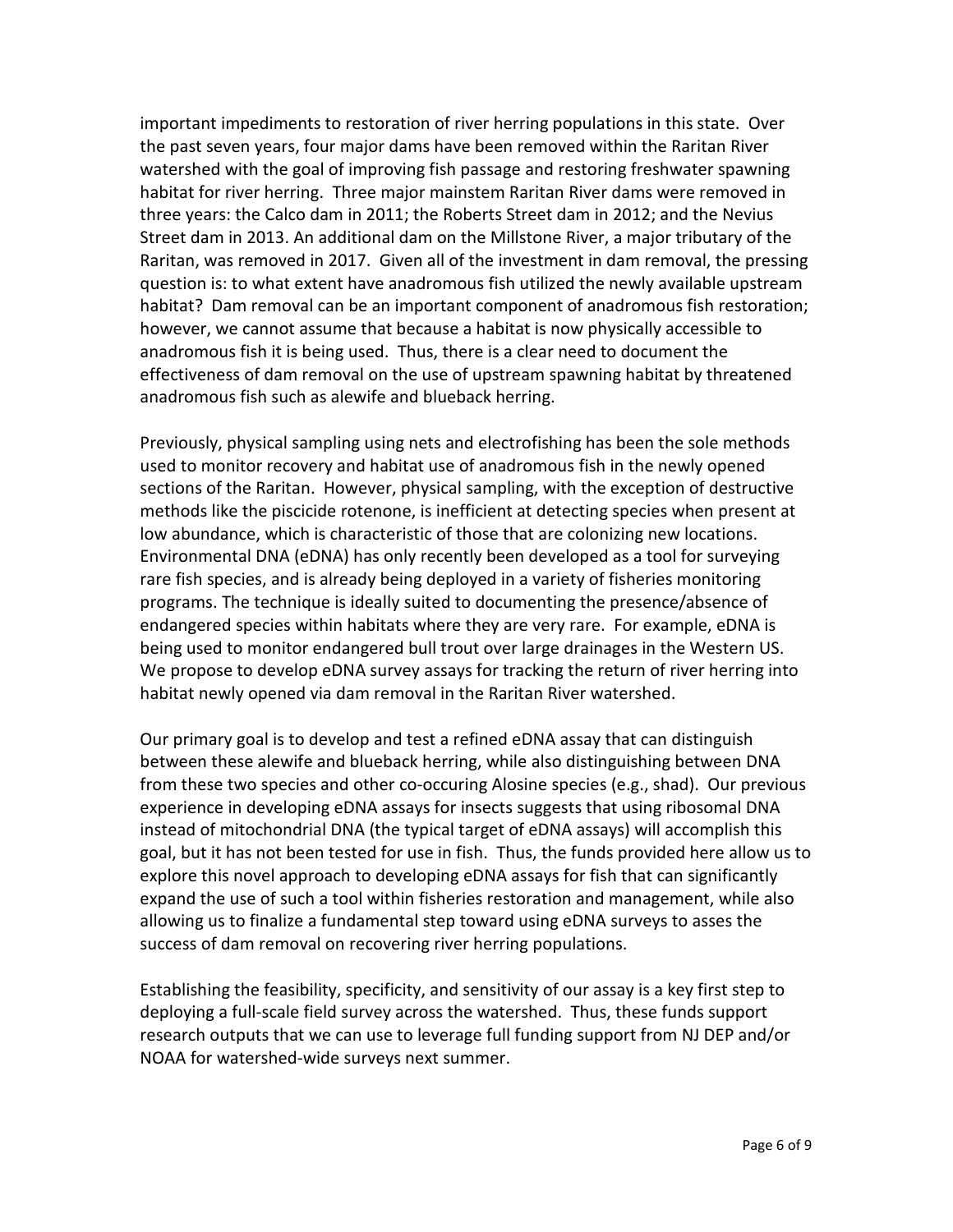#### **Dario Pompili and Mehdi Rahmati (both of Dept. Electrical and Computer Engineering, SOE), \$8,000 award for "Near-real-time water quality monitoring in the Raritan River using hybrid vehicular-static stations"**

Fixed water quality water monitoring stations with predefined configurations are currently deployed in the Raritan river, which is not a real-time and efficient solution to collect data as the phenomenon of interest may occur sporadically and propagate spatially through the water bodies.

The goal is to deploy a network of hybrid vehicular-static stations with adaptive spatial and temporal sensing resolutions. Instead of waiting for the pollution to reach the fixed stations, a team of underwater/surface vehicles chase the phenomenon of interest to collect the data. real time.

Several experiments will be conducted in the Raritan River over Summer and Fall 2019. The results will be disseminated through conference/journal paper submissions, presentations at technical meetings (including the 11th Annual Sustainable Raritan River Conference), and demonstrations.

**Laura Reynolds (Rutgers Institute of Earth, Ocean and Atmospheric Sciences), Julie Blum (Dept. Ecology, Evolution and Natural Resources, SEBS), Kristen Joyse (Dept. Earth and Planetary Sciences, School of Arts and Sciences), Richard Lathrop (Dept. Ecology, Evolution and Natural Resources, SEBS), and Margaret Christie (Dept. Marine & Coastal Sciences, SEBS) \$7,700 award for "Determining accretion rates and carbon content of tidal marsh sediments along the Raritan River and Bay: implications for tidal marsh resilience to future sea level rise"**

Tidal marshes provide a range of ecosystem services such as carbon sequestration, water quality control, and habitat for ecologically and commercially important species. In addition, tidal marshes are thought to protect against storm surge inundation and wave erosion; an estimated \$625 million of losses from Hurricane Sandy were prevented by the presence of tidal marshes in the Mid-Atlantic. Although New Jersey's tidal marshes appear to have kept pace with historical sea level rise in the pre-industrial period, accelerating rates of sea level rise coupled with land-use changes and sediment starvation may limit their resilience to future sea level rise. Potential future marsh loss will contribute not only to the loss of the habitat and protection they provide, but also to the release of their stored carbon. To identify areas where targeted conservation or restoration efforts would be most beneficial for communities and ecosystems, it is important to predict future marsh response to sea level rise (SLR). However, realistic modeling of future tidal marsh response to SLR requires site specific data on rates of accretion, edge erosion and upland migration. Currently, data on accretion\surface elevation change is lacking for tidal marshes of the Raritan River and Bay. Estimates of current and future carbon stored in tidal marshes (i.e., blue carbon) are also absent for this region.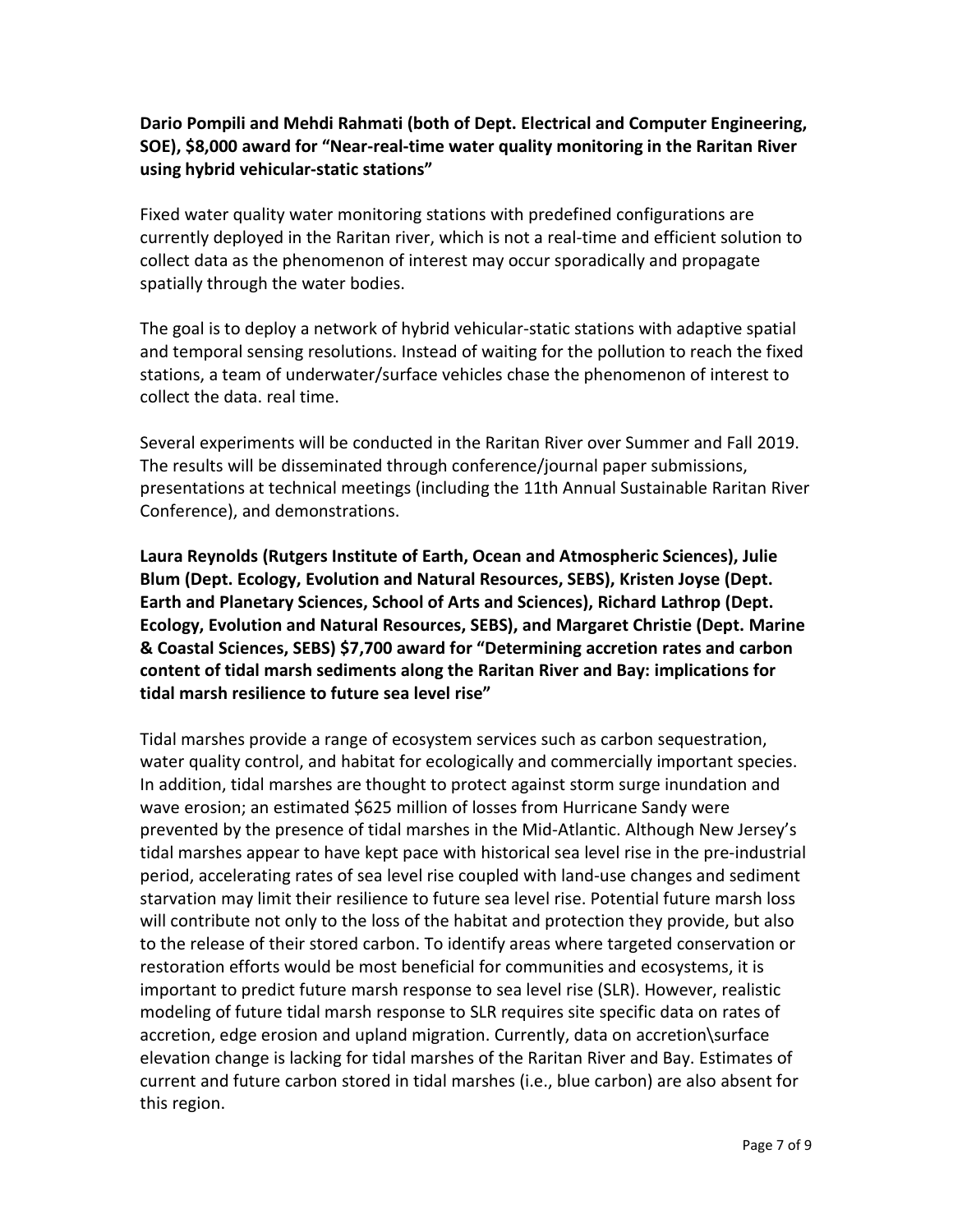Here we propose to use sediment core analyses to measure decadal-centennial accretion rates and carbon sequestration in the tidal marshes along the Raritan River and Bay to improve models of future marsh response to sea level rise. We will collect sediment cores at five tidal marsh sites (see attached map for proposed locations exact location will depend on permits and accessibility). In each core, we will analyze the grain size, water content, bulk density, organic carbon content, and inorganic carbon content to determine the carbon stocks contained in the sediments. To calculate accretion rates through time, we will date the cores using radioisotopes Pb-210 and Cs-137. The grain size and density measured in tandem will allow us to "decompact" the sediments to calculate accurate, decadal accretion rates, which we can compare to contemporaneous local tide gauge records (Sandy Hook, NYC Battery, NOAA) to determine the extent of tidal controls on sediment accumulation. Previous sediment cores have been taken from or near several of our proposed sites. These studies focus on reconstructions of past environments and do not calculate carbon content or accretion rates through time; in addition, little to no core material remains from these studies and therefore we cannot recycle old cores for the analyses proposed here. However, we will be able to leverage the results of previous studies by using their published chronologies and stratigraphic and historical information to supplement new data generated.

#### **David Tullock (Dept. Landscape Architecture, SEBS) and Colin Marx (Dept. Environmental Science, SEBS), \$7,975 award for "#lookfortheriver: finding historic streams of the Lower Raritan Watershed"**

The changing climate and development patterns of the Lower Raritan Watershed occur against a backdrop of substantial impervious surface coverage (approximately 34%), high population density, and significantly modified stream networks (e.g., stream straightening and burial, culverts, underground retention). Through hundreds of years of anthropogenic influence, the historic stream channels have been altered or "disappeared," resulting in increased flooding, compromised water quality, and decreases in aquatic and other species. The added influence of climate change heightens these impacts. In addition, many Lower Raritan Watershed municipalities have no way to understand the lost natural and cultural heritage represented by the historic hydrology, the failing underground infrastructure and the collapse of buried streams. This project will be first step towards capturing that lost heritage by creating new data while making existing records more widely available and used.

This research will develop a systematic approach to define, identify, and describe the progression of the geographic pattern of "hidden" and "dynamic" streams in the Lower Raritan Watershed — that is, those areas that no longer exhibit all of their surface stream channels due to the effects of human development and population growth. It will allow for creation of an organized system for relevant stream and hydrology maps and map downloads to assist in "finding" the lost and hidden waterways in our